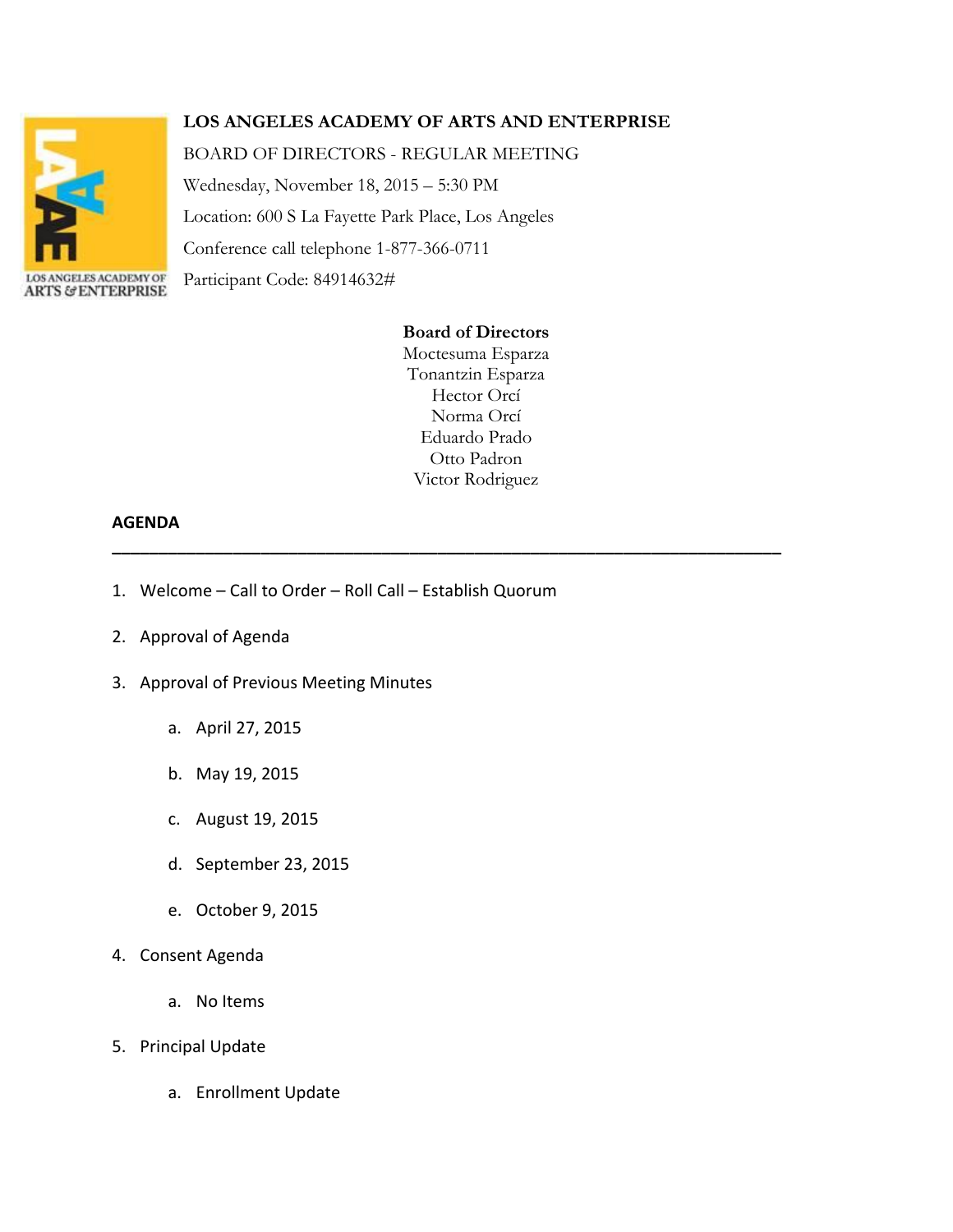- b. Academic Update
- 6. Stakeholder Update
- 7. Public Comment
- 8. Old Business
	- a. Update on Proposition 39 Application 2015/16
	- b. Annual Review of Title I Parent Compact
	- c. LCAP Update

### 9. New Business

- a. Re-Election of Eduardo Prado to the Board of Directors
- b. Review and Approve Financial Reports
	- i. Balance Sheet
	- ii. Income Statement
	- iii. Budget to Actuals
	- iv. Cash Flow
	- v. Check Register
- c. Ratify Employee Agreements
- d. Ratify Athletic Coaching Agreements
- e. Review and Approve MOUs with Youth Policy Institute (YPI)
	- i. YPI School Climate Transformation Grant 2015/16
	- ii. YPI Promise Zone Full Service Community School 2015/16
	- iii. YPI Supplemental Education Services 2015/16
	- iv. YPI Master Data Sharing Agreement 2015/16